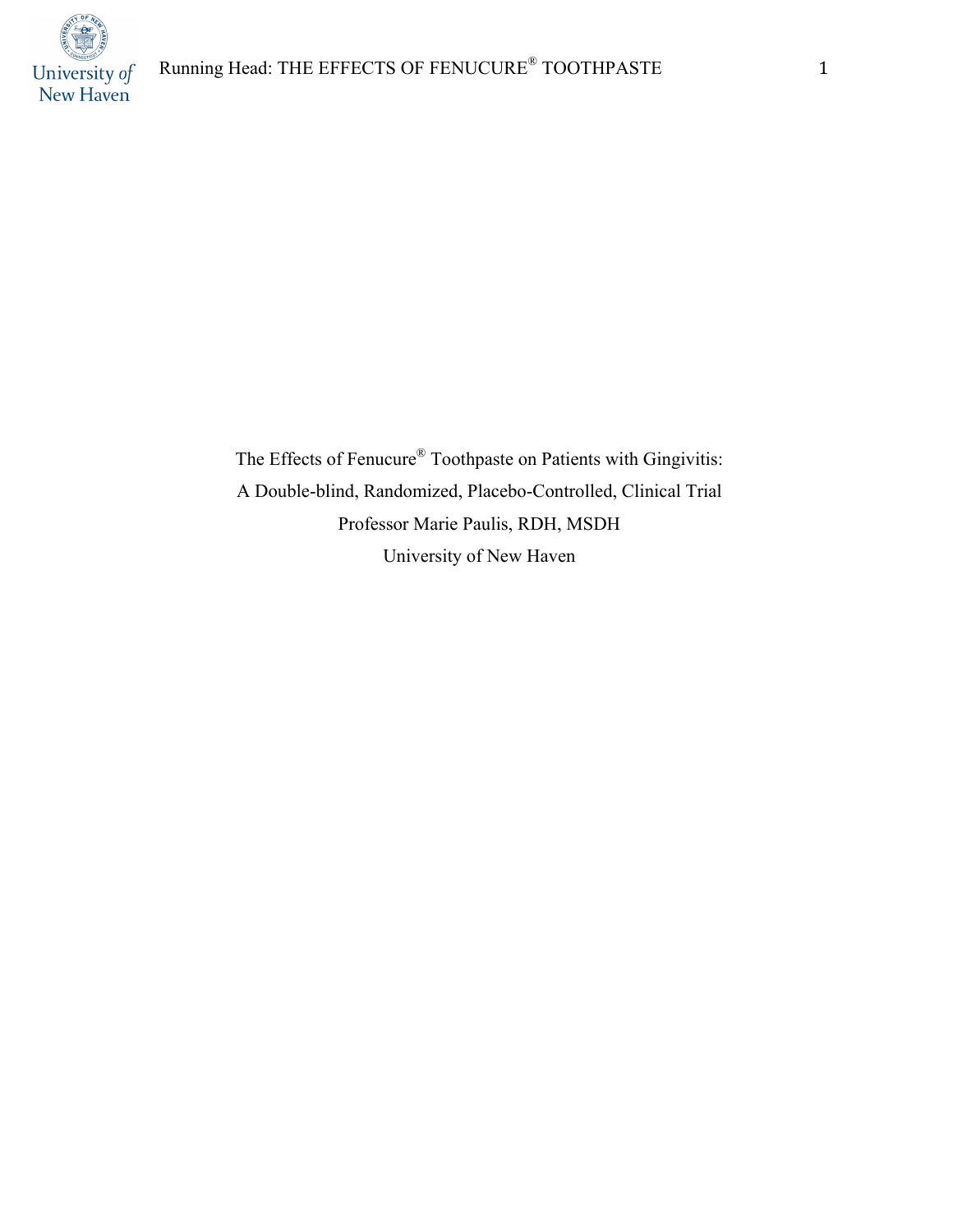University of  $\Gamma$ HE EFFECTS OF FENUCURE<sup>®</sup> TOOTHPASTE 2

#### **Abstract**

**Background:** Gingivitis is a common form of periodontal disease that causes redness, inflammation and bleeding in the gingiva, the part of the gum that surrounds the teeth. Fenugreek or *triogonella foenum-gaucum L., leguminosae* is an herb that has been used as a spice and for its medicinal properties for thousands of years. Fenucure® toothpaste utilizes fenugreek extract, which is obtained through a patented process. The purpose of this clinical trial was to study the efficacy of toothpaste containing fenugreek extract (Trigonella foenum-graecum L.) on patients with gingival inflammation.

**Methods:** This was a double-blind, randomized, placebo-controlled, clinical trial. Fifty-six patients with gingival inflammation were randomly assigned to either the study group or the control group. The control group consisted of 28 patients who used generic fluoridated toothpaste not containing fenugreek and the study group consisted of 28 patients who used Fenucure® toothpaste, containing fenugreek extract. Patients were followed weekly for 4 weeks, at which times bleeding, inflammation and plaque indices were recorded. Statistical analyses were performed to identify differences between the control group and the study group.

**Results:** The participants' reporting of pain upon probing, measured on a scale of 1-10, was less in the group that used the Fenucure® Toothpaste than in the group that used the placebo toothpaste. Bleeding upon probing decreased more significantly in the Fenucure® Toothpaste group than in the placebo group. Plaque levels decreased in the Fenucure® Toothpaste group in weeks 2-4 as compared to the group that used the placebo toothpaste. Gingival inflammation, as measured weekly by the Gingival Index of Loe and Silness, showed a consistent decrease weekly in the Fenucure® Toothpaste group, while in the placebo group the inflammation decrease was not nearly as significant in weeks 1-3 and inflammation actually increased in weeks 3-4.

*Keywords:* Fenugreek, gingivitis, Fenucure<sup>®</sup>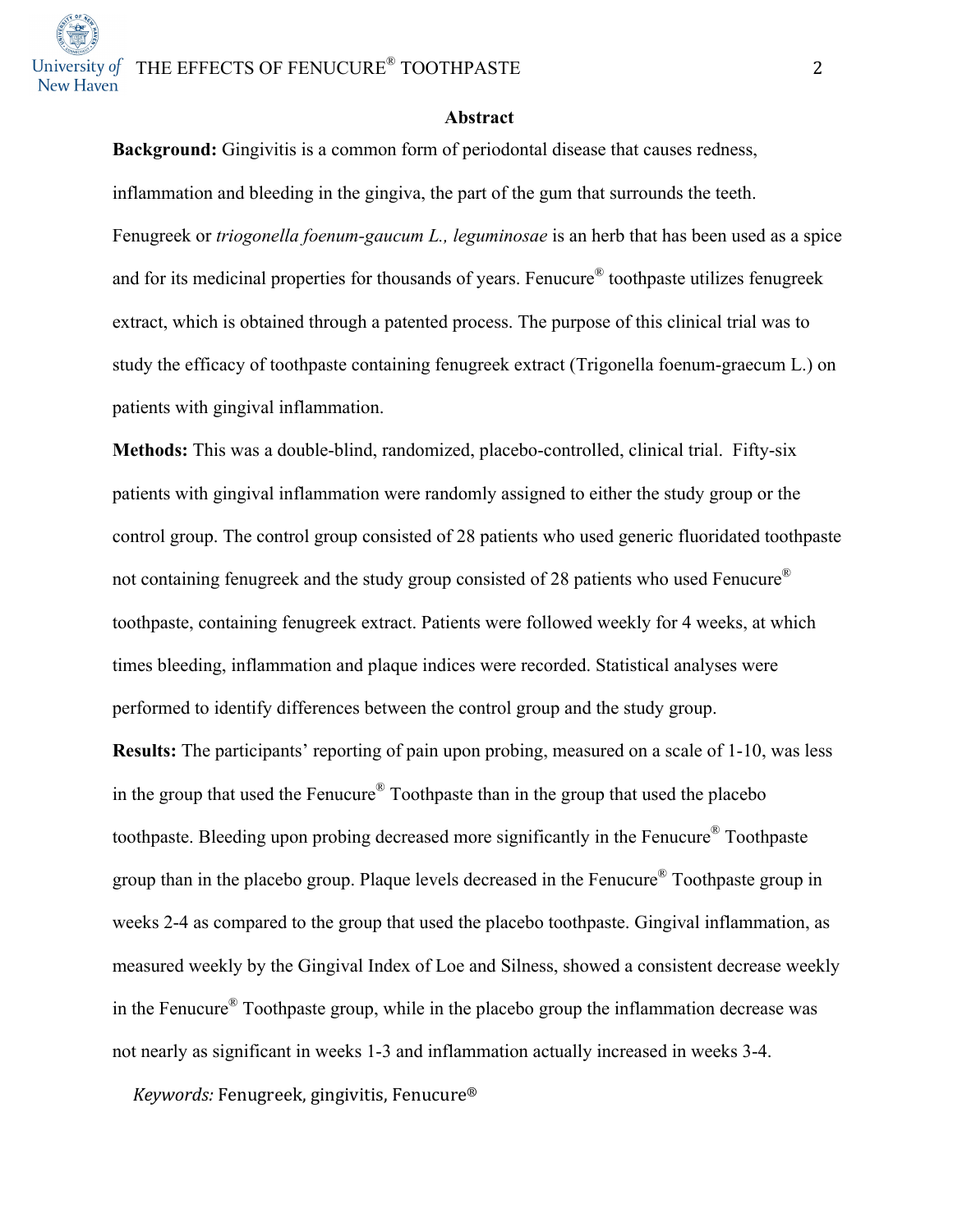

The Effects of Fenucure® Toothpaste on Patients with Gingivitis: A Double-Blind, Randomized, Placebo-Controlled, Clinical Trial

### **Introduction**

The purpose of the study was to study the efficacy of Fenucure® toothpaste containing fenugreek (Trigonella foenum-graecum L.) extract on patients with gingivitis. Fenugreek or *triogonella foenum-gaucum L., leguminosae,* belongs to the plant family *fabacaceae.* It has been used in many countries, including Asia, Europe, India, Iran, and the United States as a spice, an anti-inflammatory, an antibacterial, and to treat numerous illnesses. Most commonly, its medicinal uses include lowering blood sugar; increasing milk supply in lactating women, and as a skin-soothing agent to heal burns.<sup>1,2,3</sup> It is considered a safe product, with only two documented cases of allergic reaction and no cases of anaphylactic reaction found in the literature. In both cases of allergic reaction, the individuals were allergic to chickpeas.<sup>4</sup>

The other ingredients in the toothpaste, none of which are known to be harmful, are as follows:

- 1) Water;
- 2) Hydrated silica- common abrasive in toothpaste;
- 3) Sorbitol- sugar alcohol; common in toothpaste;
- 4) Propylene Glycol- pharmaceutical grade surfactant, commonly used in toothpaste;
- 5) Sodium C 14-16 Olefin Sulfonat.Aroma- lime essential oil and spearmint essential oil for taste;
- 6) Cellulose Gum- common thickening agent in toothpaste;
- 7) Sodium fluoride (1400 ppm)- typical amount of fluoride in fluoridated toothpaste; and
- 8) Sodium saccharin- common sweetening agent.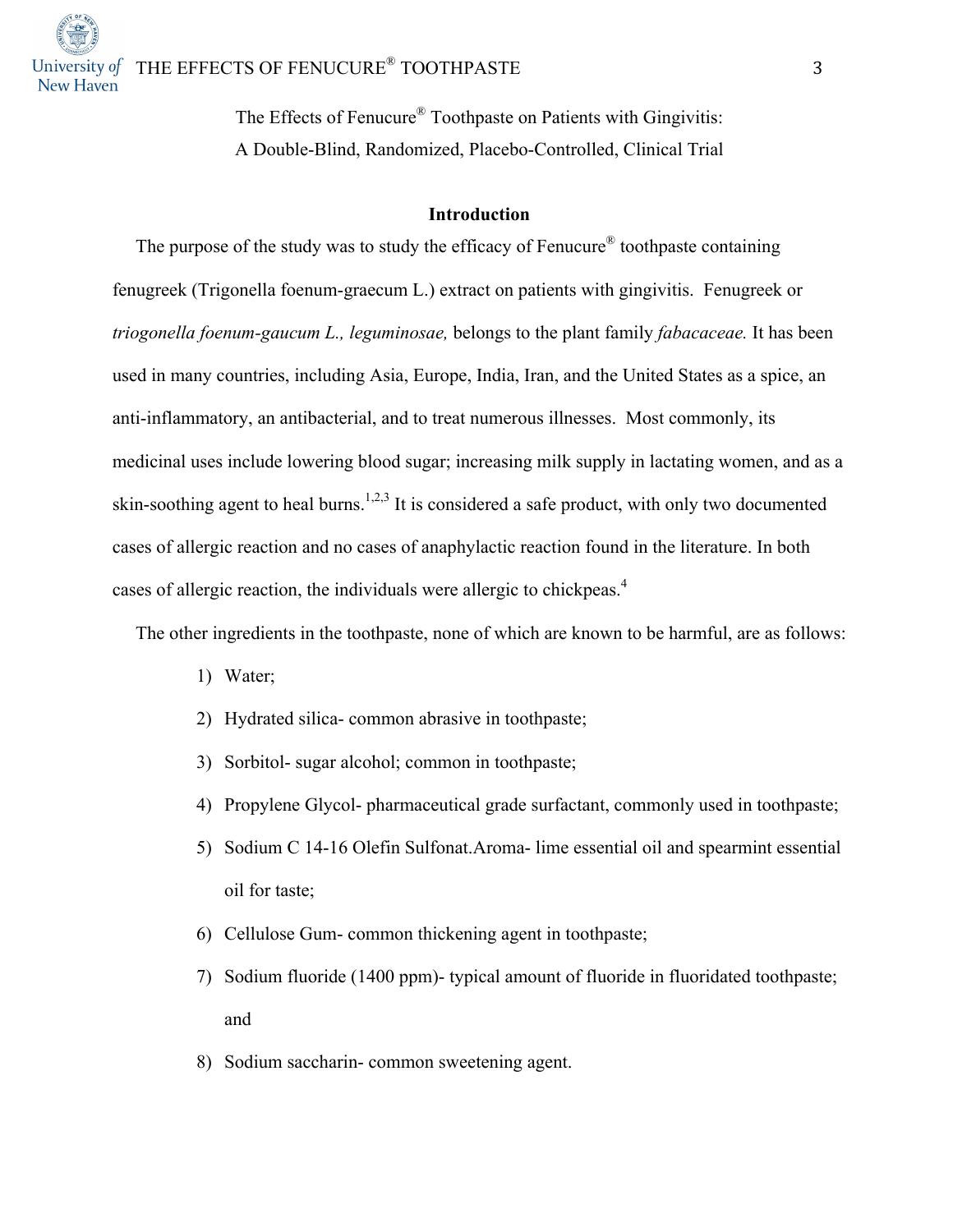Research participants were informed that, as will all toothpaste, it should not be ingested. However, in an abundance of caution, this study excluded study participants who were on blood thinning medications and who had uncontrolled diabetes, since the ingested form of fenugreek has shown to have minor blood-thinning and blood sugar lowering effects.<sup>1,2,3</sup>

### **Methods**

**Null Hypothesis.** H<sub>O</sub> There will be no statistically significant difference in the level of gingival disease improvement between the study participants who use the herbal toothpaste and those who use the placebo.

**Research Design.** This study was a double blind, randomized, placebo-controlled, clinical trial.

### **Selection Criteria for Research Participants.**

### **Inclusion Criteria**

- Gingivitis/periodontitis (bleeding and inflammation of the gums)
- Over the age of 18
- At least 20 teeth present
- Willingness to participate and sign the consent
- Willingness to attend four, successive, weekly appointments

### **Exclusion Criteria**

- Gross oral pathology
- Known allergy to oral care products
- Known allergy to peanuts or chickpeas
- Need for antibiotic pre-medication for dental treatment
- Pregnancy/lactating
- On blood-thinning medications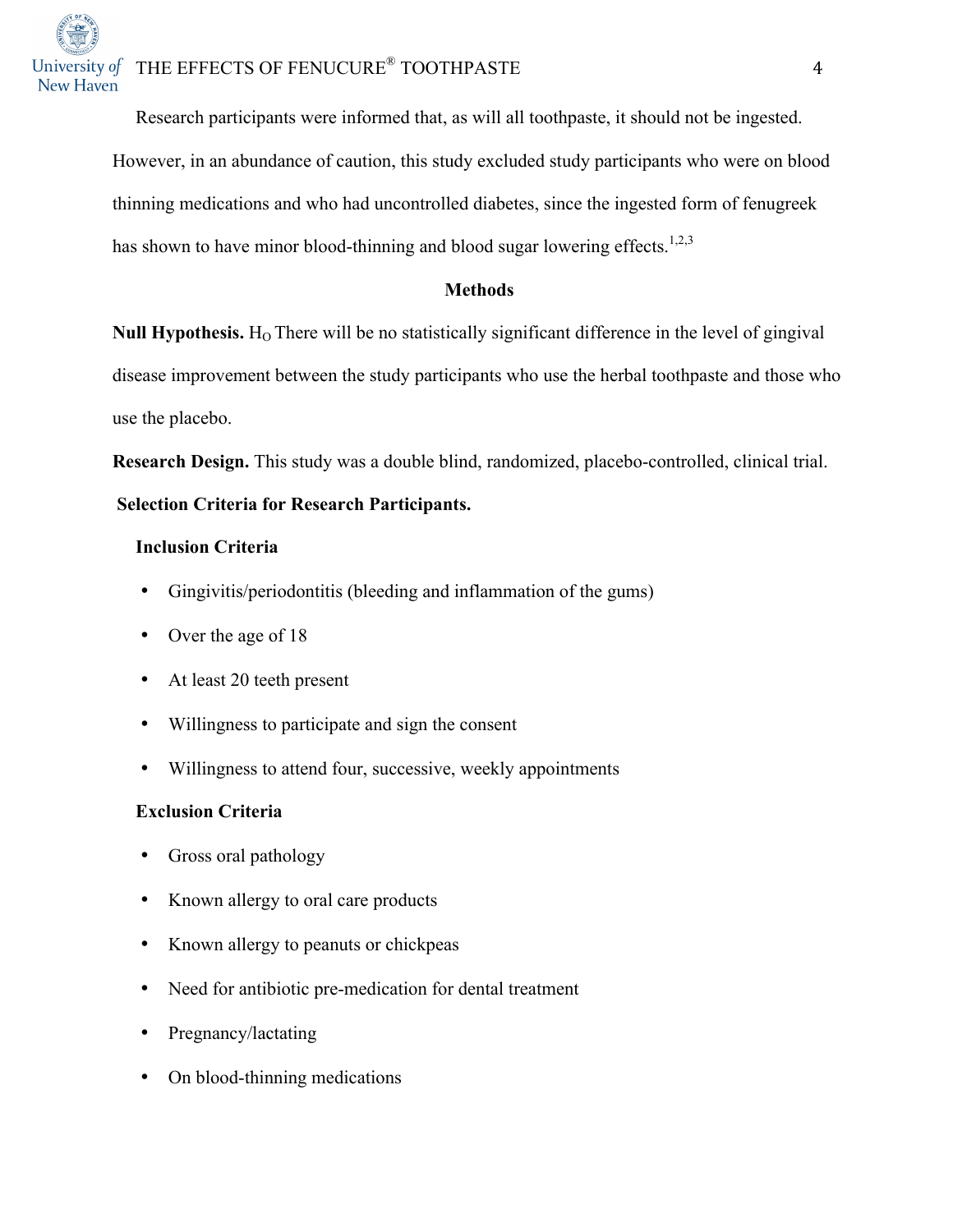- Uncontrolled diabetes (HBa1c  $>$  7)
- Removable dentures (full or partial)

**Potential Benefits and Harm.** Receiving a dental cleaning may cause some discomfort. All reasonable care was taken to contribute to the research participant's comfort during the procedures, including the provision of "numbing gel" or anesthetic as needed. No procedures beyond what is typically done in the clinic were performed. The potential benefits associated with improved oral care include improved breath, decreased bleeding in the gums, maintenance of healthy teeth, and improved overall health due to decreased bacteria in the bloodstream.

**Confidentiality and Anonymity.** As with all patients in the Dental Hygiene Clinic, HIPAA is adhered to by students and faculty. Therefore, patient privacy is normally protected. Furthermore, once the patient enrolled in the study as a participant, he/she was assigned a number and all identifying information having to do with the study utilized that number. In addition, as the information was transcribed into the SPA Data Analysis System, no personal identifying information was entered. All information data is maintained in the director's locked office. Patient charts are locked and our EHR are only accessible by our student clinicians and faculty. **Medical or other Potentially Troubling Condition.** The first time the product (either Fenucure® Toothpaste or placebo) was used was when the research participant was demonstrating proper tooth brushing technique in the University clinic with the researcher present. This was done in the beginning of the appointment. If an allergic reaction did occur, it would have occurred when the patient was with clinicians and the necessary emergency protocol would have been enacted.

routinely asked if he/she is experiencing any burning, itching, or tingling, in the event that the

At the end of all dental hygiene appointments at the University of New Haven, the patient is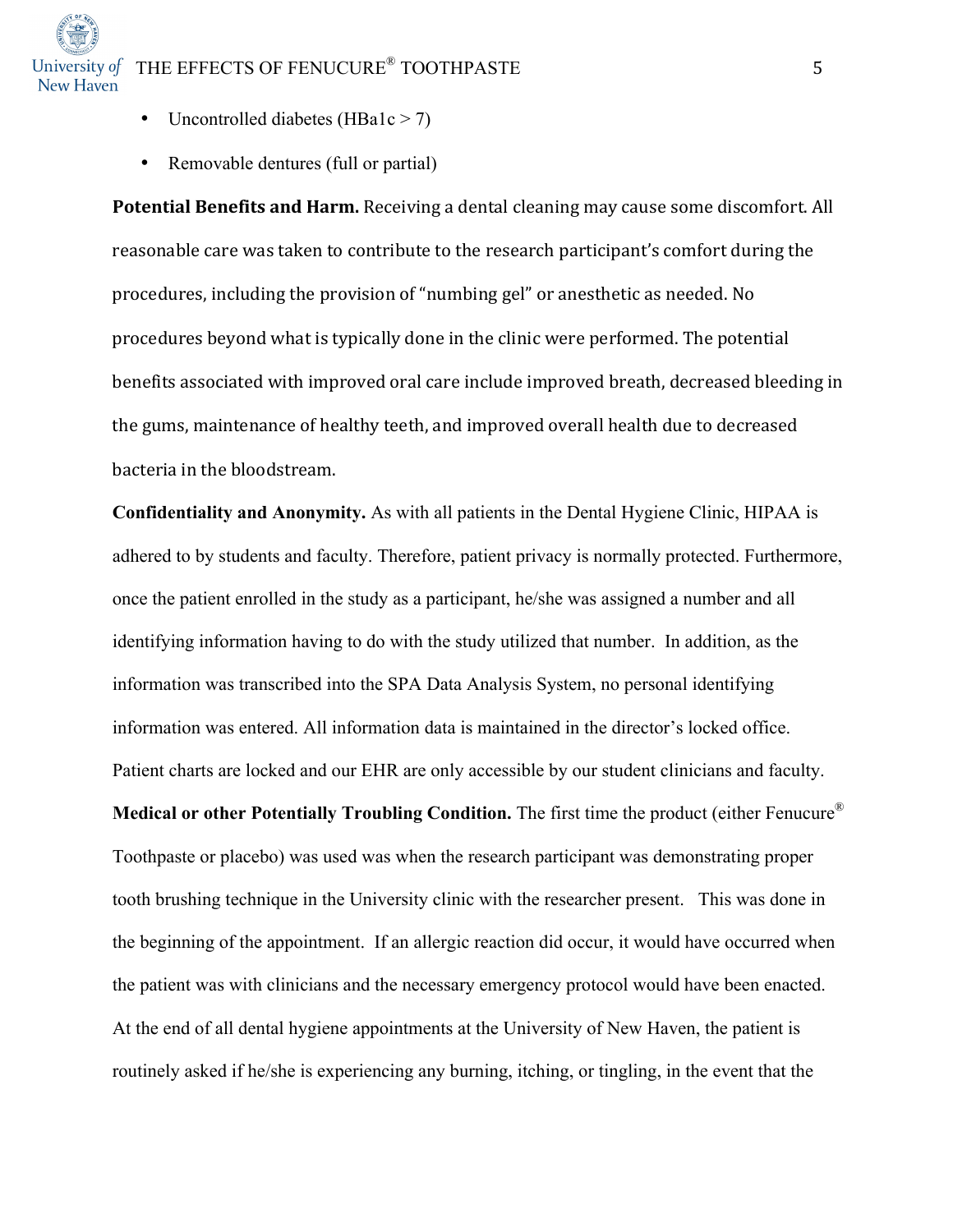patient is allergic to any products, such as fluoride, used that day. The patient was further instructed during the consent process, about the previously listed symptoms and signs of allergy in the oral cavity and to be aware of this when using any new product, such as toothpaste. No allergic reactions were experienced during the course of this study.

 The patients were read the HIPAA policy, school consent for treatment, and photo release policy, as is standard for any patient treated in the University dental hygiene clinic and given the opportunity for refusal of treatment. If the patient agreed, after the routine medical history screening and oral examination process was conducted to rule out any pathology, potential study participants that fit the previously named inclusion criteria and did not meet the exclusion criteria were invited to participate in the study. They then reviewed the consent with one of the researchers. The only exclusion criterion that was not specifically addressed in the dental hygiene clinic's standard medical history was: "Are you allergic to peanuts or chickpeas?" This was included on the consent form and all researchers asked this question of the research participants. All other exclusion criteria, including the HBa1c of patients with diabetes, were standard information gathered in the Dental Hygiene Clinic. HBa1c is the measure of the glycated hemoglobin in the patient with diabetes. It is a more accurate measure of the patient's blood sugar than daily testing because it is an average of the blood sugar over a 3-month period. An HBa1c under 7% is typically cited as the desirable range for the person with diabetes. If the participant's HBa1c was over 7%, we sought medical clearance from his physician to inquire if he could safely be treated in the clinic if he wished, but he was excluded from the research study.

Fifty-six (N=56) participants were recruited for the study, with 28 being given Fenucure<sup>®</sup> toothpaste, which contains plant extract from the fenugreek plant and 28 given a placebo, which has the same ingredients with the exception of the fenugreek extract. The unmarked toothpaste tubes were in numbered bags and were distributed to study participants with the same number.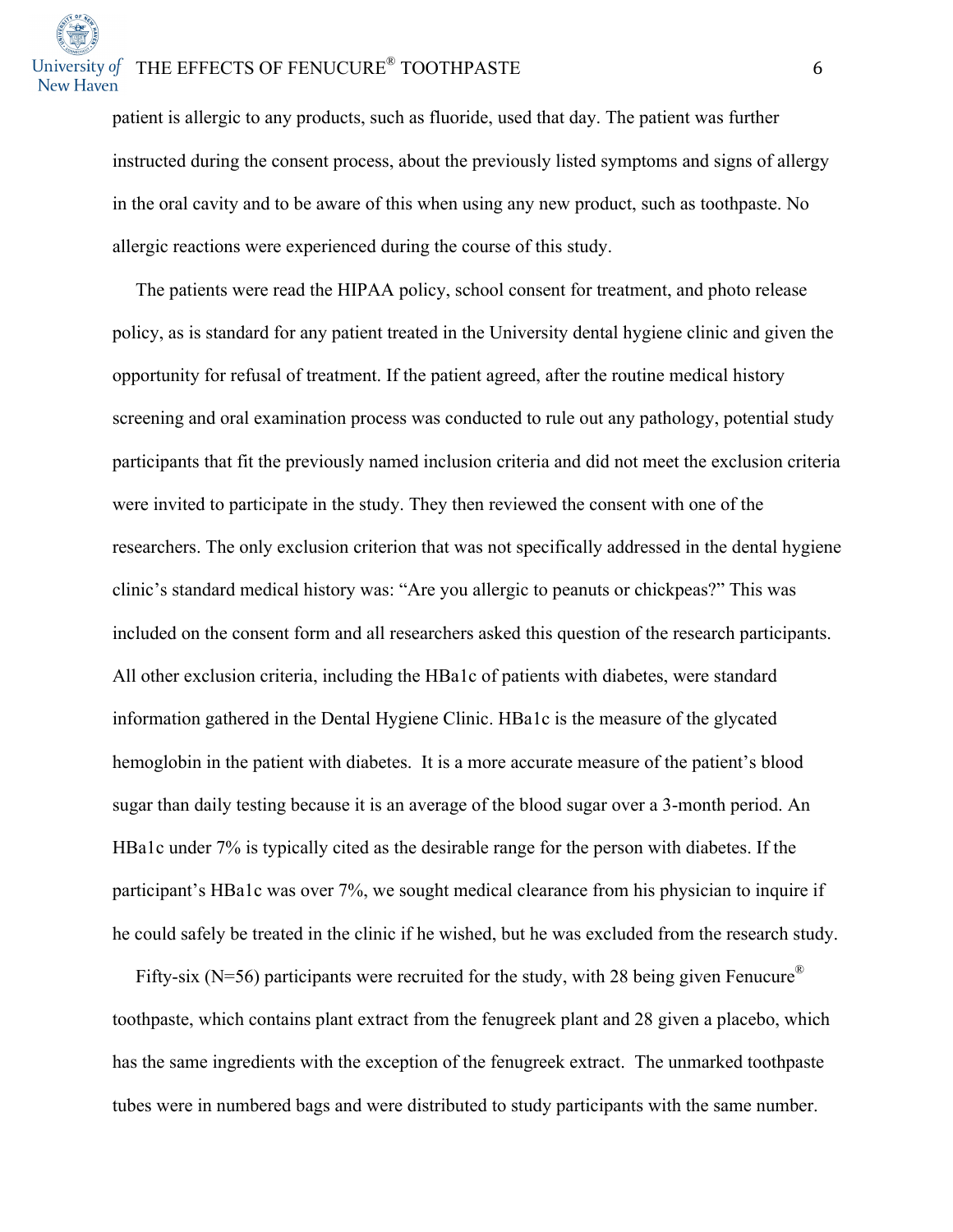# University of THE EFFECTS OF FENUCURE<sup>®</sup> TOOTHPASTE 7 New Haven

The Dental Hygiene Program's administrative assistant placed the tubes in the bags and marked them. She was also responsible for allocating the toothpaste to the study participants at a 1:1 ratio and tracking which participant received the Fenucure<sup>®</sup> and who received the placebo. Researchers collecting the clinical data were blinded to the group allocation of the study participants.

 The oral examination included: dental x-rays (if necessitated by the patient); intraoral photos; periodontal assessment, which included a written description of oral conditions of the gums and measurements of gum pocket depths with a periodontal probe; indication of bleeding sites; and plaque index scoring, utilizing the teeth identified in the Simplified Oral Hygiene Index (OHI-S) and disclosing solution. The OHI-S examines teeth numbers: 3, 8, 14, 19, 24 and 30. As indicated in the index, if the assigned tooth was not present, the researcher chose the closest available, most similar type of tooth. For example, a molar was substituted for a molar; a premolar for a premolar; or an incisor for an incisor. Six sites were utilized for each tooth: DL, L, ML, DB, B, and MB. OHI-S indicators were as follows:

- 0- No debris or stain present;
- 1- Soft debris not more than 1/3 of the tooth surface, or presence of extrinsic stains without other debris regardless of surface area covered;
- 2- Soft debris covering more than 1/3 but not more than 2/3, of the exposed tooth surface; and
- 3- Soft debris covering more than 2/3 of the exposed tooth surface.

 All examiners were calibrated during a calibration session for standardization in probing, bleeding measurement, and plaque index measurements prior to the commencement of the study. Clinical faculty calibration is a common occurrence in dental hygiene education and this was achieved by reviewing the indices utilized and by reviewing the chapter on probing in the textbook: Nield-Gehrig, J.S. *Fundamentals of Periodontal Instrumentation*, 7<sup>th</sup> ed. Bleeding was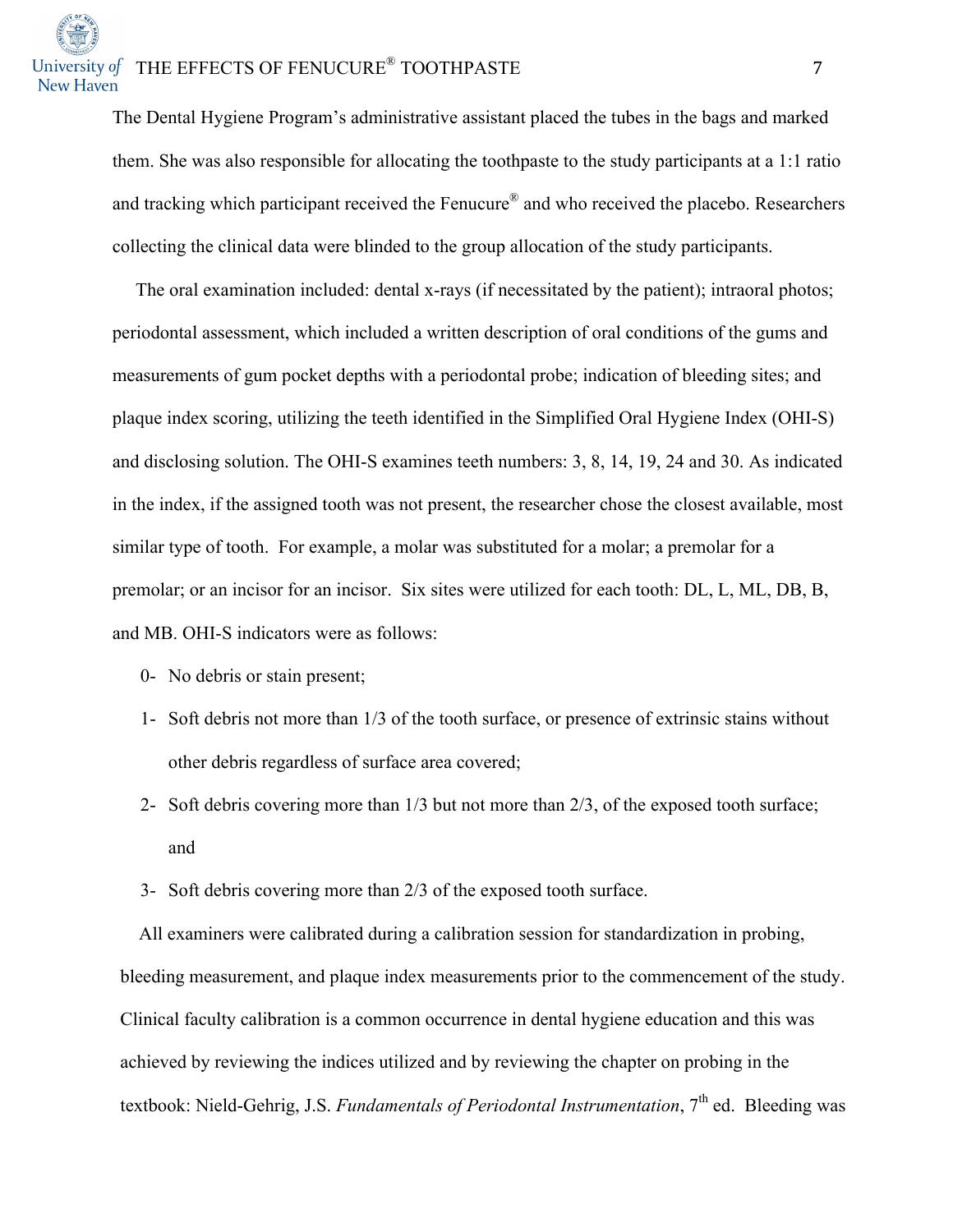assessed as either present or not present within fifteen seconds of removing the periodontal probe from the gingival pocket. On the first visit, oral hygiene instruction was reviewed and the Modified Bass Tooth Brushing Method and flossing was taught and demonstrated back by the research participant to show understanding and ability to reproduce what was taught. Dental prophylaxis or cleaning was performed on visit one.

 On each weekly return visit, researchers utilized the simplified Oral Hygiene Index (OHI-S) to identify the presence and amount of plaque and debris present; took intraoral photos of the same area; and probed the same areas to check for any differences in the pocket depths, inflammation and bleeding.

 Analysis of data was done using SPS Statistical Analysis Software. For each visit, the 6 sites of measurement for each tooth were averaged. Each parameter was measured at baseline, one, two, three, and four weeks. All data and materials regarding the study were kept in the director's locked cabinet in a locked office.

### **Results and Discussion**

 The participants' reporting of pain upon probing, measured on a scale of 1-10, was less in the group that used the Fenucure® Toothpaste than in the group that used the placebo toothpaste. Bleeding upon probing decreased more significantly in the Fenucure<sup>®</sup> Toothpaste group than in the placebo group. Plaque levels decreased in the Fenucure® Toothpaste group in weeks 2-4 as compared to the group that used the placebo toothpaste. Gingival inflammation, as measured weekly by the Gingival Index of Loe and Silness, showed a consistent decrease weekly in the Fenucure<sup>®</sup> Toothpaste group, while in the placebo group the inflammation decrease was not nearly as significant in weeks 1-3 and inflammation actually increased in weeks 3-4.

 Although the charted data reveals a greater improvement in the condition of the gingiva in the study (Fenucure<sup>®</sup>) group over the course of 4 weeks than in the control group, the difference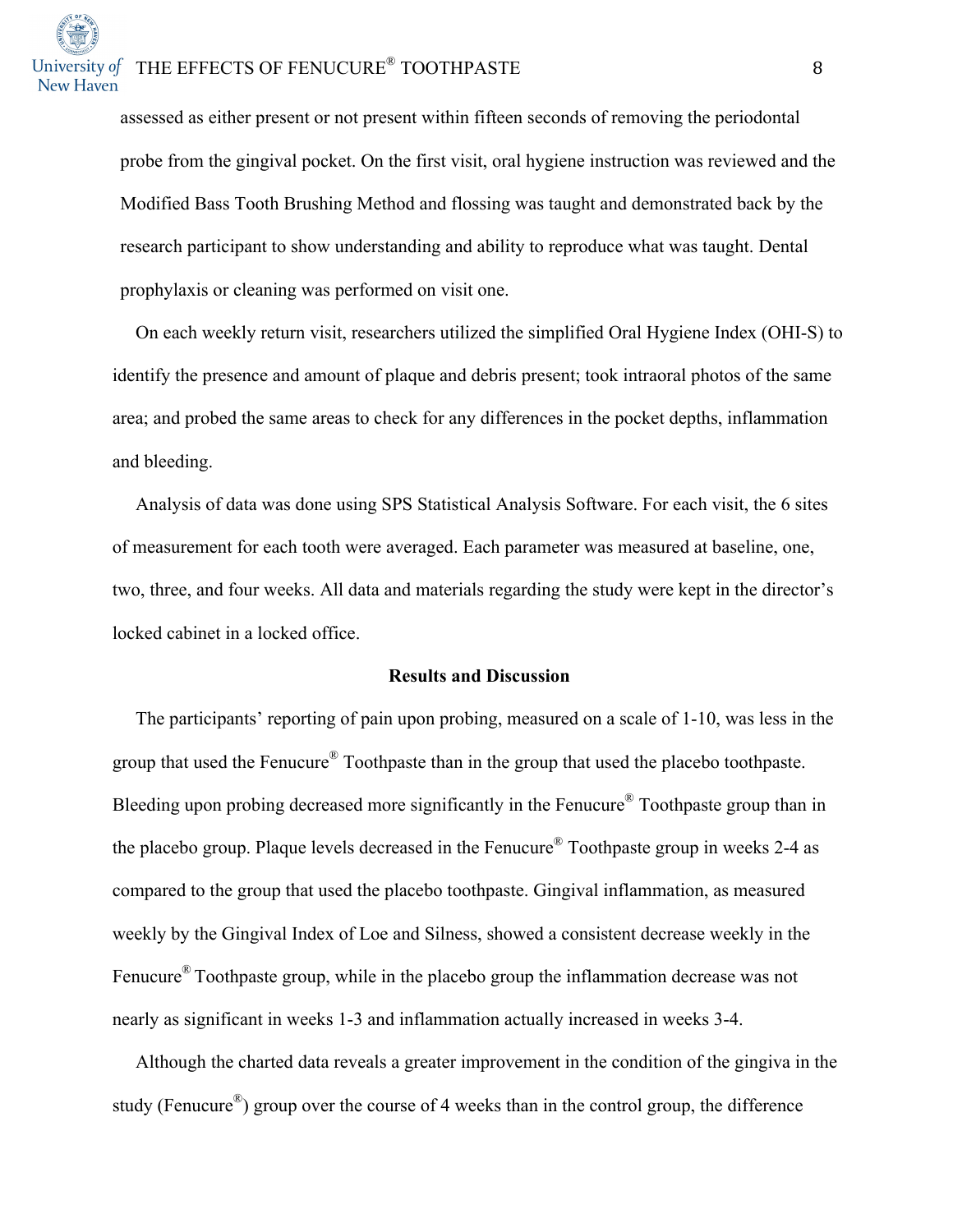between the two groups is not statistically significant in most categories, as demonstrated by Table 2. It should also be noted that all study participants received a dental prophylaxis in Week 1. Therefore, all participants demonstrated an initial improvement in the overall condition of their gingiva. However, the study (Fenucure®) group continued to show more of an improvement than the placebo group, suggesting that the toothpaste may have been the responsible variable for the continued improvement.

 It is a suggestion for future research that this study be repeated with a larger sample size and with participants who present with a more similar state of gingival disease. The time limitation of an ending college clinical semester prevented that from occurring in this study.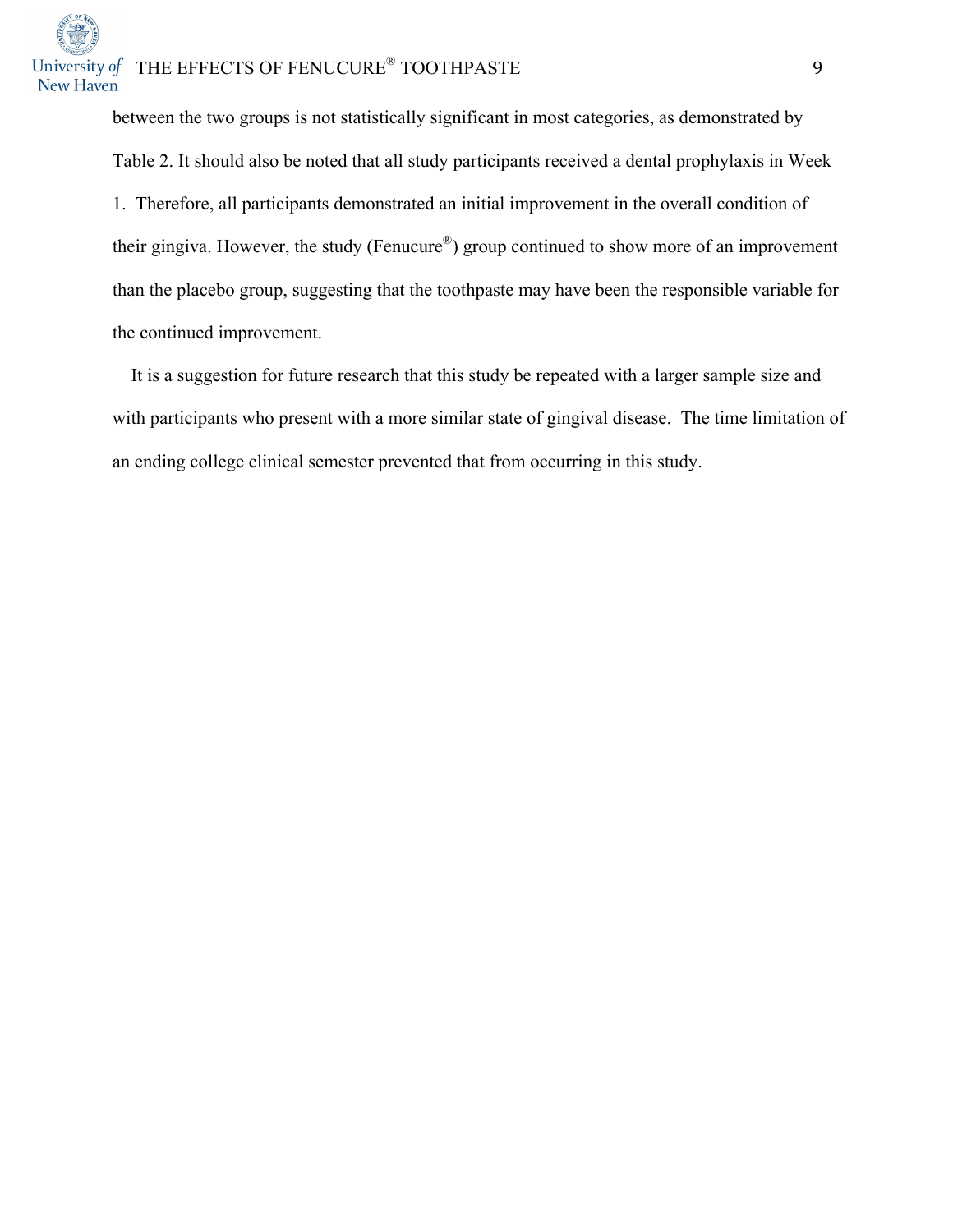*Figure 1*. Pain index. Plots: The horizontal axis ("Exam") is exam number (1-4). Means for each outcome measure are on the Y-axis.



The participants' reporting of pain upon probing, measured on a scale of 1-10, was less in the group that used the Fenucure Toothpaste than in the group that used the placebo toothpaste.

*Figure 2*. Bleeding index.



Bleeding upon probing, as measured by the Papillary Index of Muhlemann, on a scale of 0-4, decreased more significantly in the Fenucure Toothpaste group than in the placebo group. group.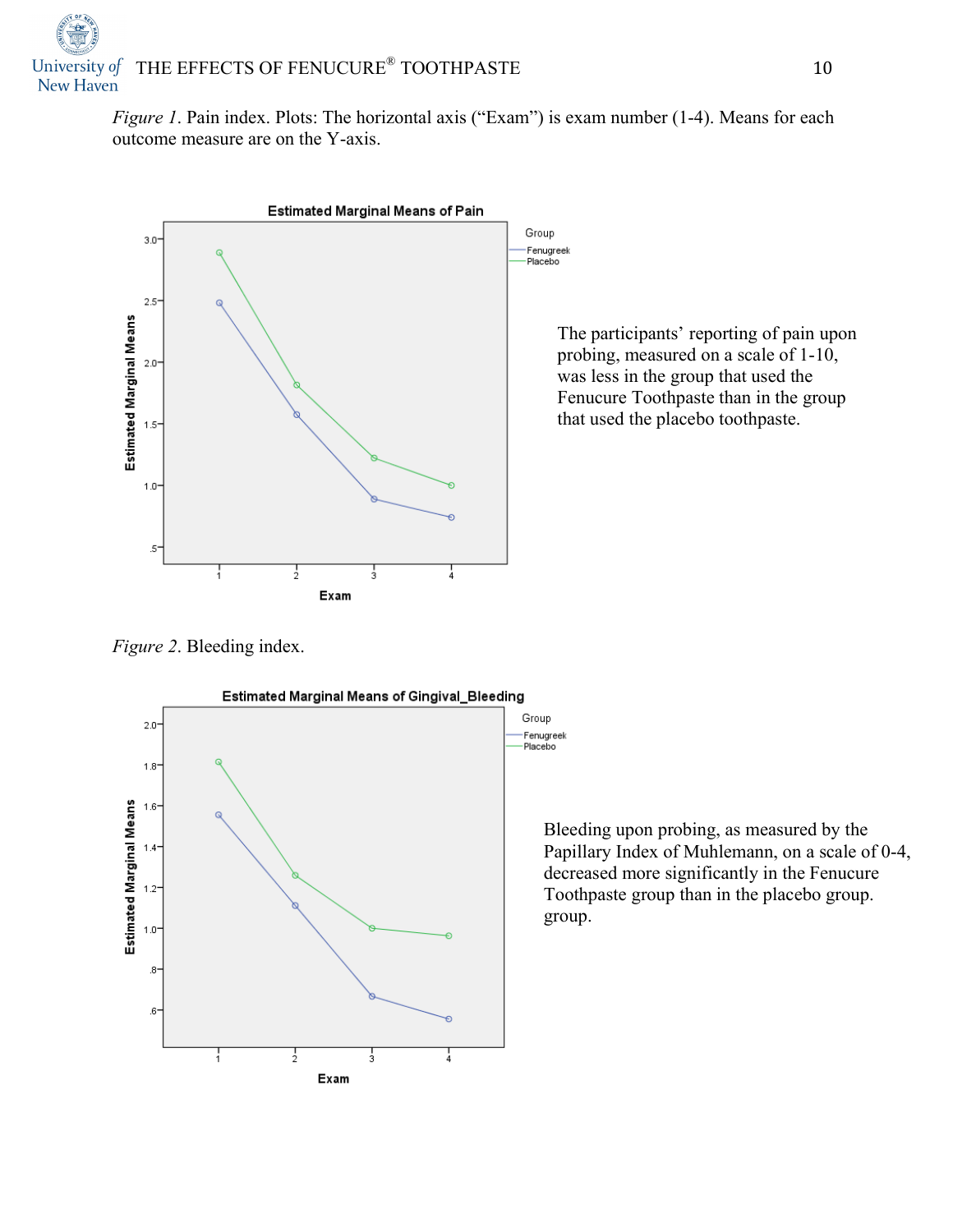# University of THE EFFECTS OF FENUCURE<sup>®</sup> TOOTHPASTE 11 New Haven

*Figure 3*. Plaque index.



The plaque index, as indicated by: 0 –No debris present; 1- soft debris not more than  $1/3$  of the tooth surface; 2- soft debris  $1/3-2/3$  of tooth surface and 3- soft debris covering more than 2/3 of tooth; demonstrated a decrease in plaque in the Fenucure Toothpaste group in weeks 2-4 as compared to the group that used the placebo toothpaste.

*Figure 4*. Gingival inflammation.



Gingival inflammation, as measured weekly by the Gingival Index of Loe and Silness, showed a consistent decrease weekly in the Fenucure Toothpaste group, while in the placebo group the infla-mation decrease was not nearly as significant in weeks 1-3 and inflammation increased in weeks 3-4. Note that participants had a prophylaxis in Week 1.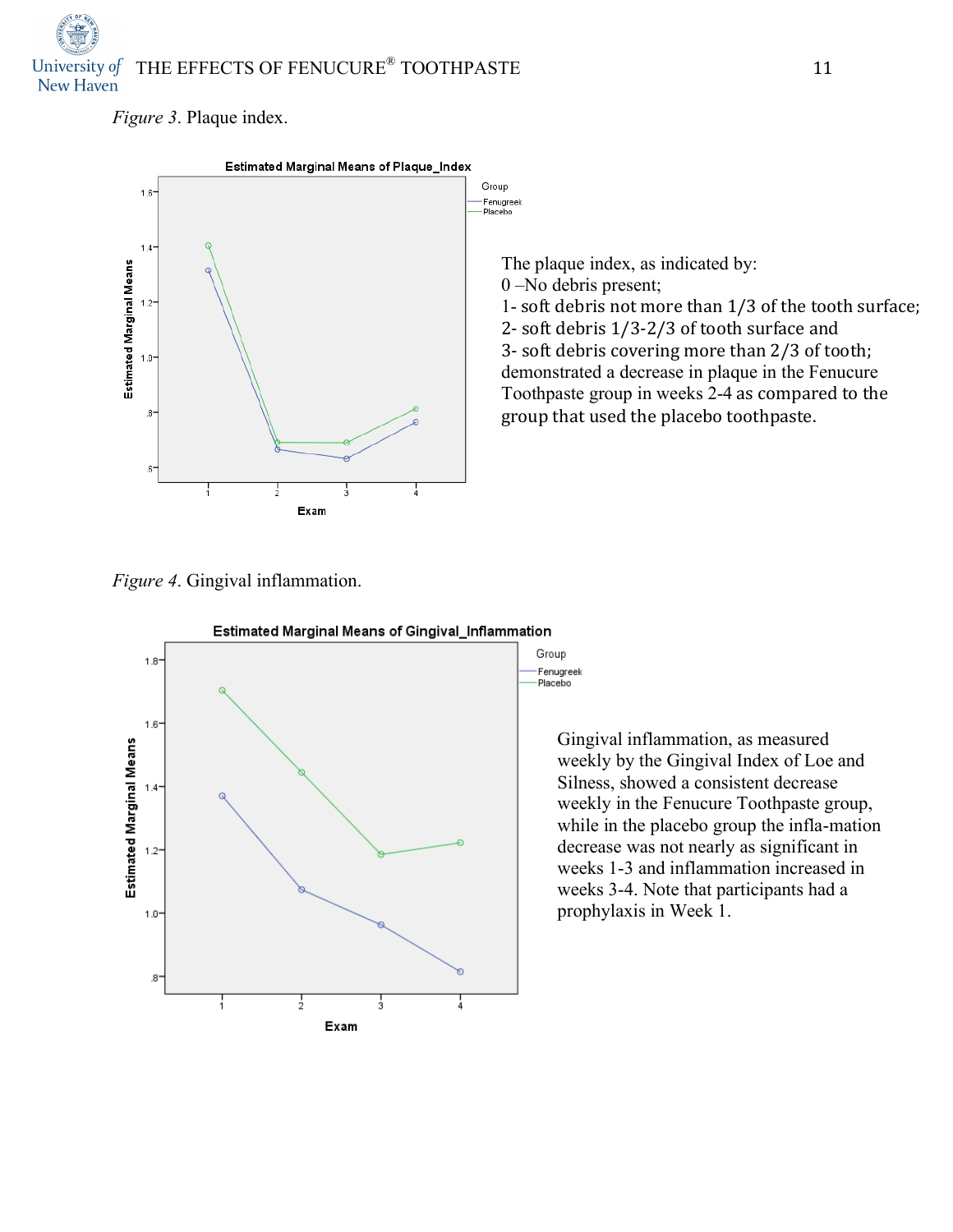# University of THE EFFECTS OF FENUCURE<sup>®</sup> TOOTHPASTE 12<br>New Haven

Table 1.

*Descriptive Statistics by Group* (Fenucure® *vs. Placebo)* – The number after the underscore is the Exam number. **Descriptive Statistics** 

| Group     |                         | Ν  | Minimum     | Maximum     | Mean        | Std. Deviation |
|-----------|-------------------------|----|-------------|-------------|-------------|----------------|
| Fenugreek | Gingival_Inflammation_1 | 27 | $\cdot$ 0   | 3.0         | 1.370       | .7917          |
|           | Gingival_Inflammation_2 | 27 | .0          | 2.0         | 1.074       | .7808          |
|           | Gingival_Inflammation_3 | 27 | $\cdot$ 0   | 2.0         | .963        | .7061          |
|           | Gingival_Inflammation_4 | 27 | $\cdot$ 0   | 2.0         | .815        | .7357          |
|           | Pain_1                  | 27 | $\cdot$     | 6.0         | 2.481       | 1.6726         |
|           | Pain_2                  | 27 | .0          | 4.0         | 1.574       | 1.5732         |
|           | Pain_3                  | 27 | .0          | 4.0         | .889        | 1.0127         |
|           | Pain_4                  | 27 | .0          | 4.0         | .741        | 1.0952         |
|           | Gingival_Bleeding_1     | 27 | .0          | 4.0         | 1.556       | 1.2195         |
|           | Gingival_Bleeding_2     | 27 | .0          | 3.0         | 1.111       | 1.0127         |
|           | Gingival_Bleeding_3     | 27 | .0          | 3.0         | .667        | .8771          |
|           | Gingival_Bleeding_4     | 27 | .0          | 2.0         | .556        | .8473          |
|           | Plaque Index Avg_1      | 27 | .0000000000 | 2.555555556 | 1.314814815 | .7007830378    |
|           | Plaque Index Avg_2      | 27 | .0000000000 | 2.388888889 | .6656378601 | .6084090166    |
|           | Plaque Index Avg_3      | 27 | .0000000000 | 2.111111111 | .6316872428 | .5175339995    |
|           | Plaque Index Avg_4      | 27 | .0000000000 | 2.416666667 | .7644032922 | .5938395742    |
|           | Valid N (listwise)      | 27 |             |             |             |                |
| Placebo   | Gingival_Inflammation_1 | 27 | $\cdot$     | 3.0         | 1.704       | .6688          |
|           | Gingival_Inflammation_2 | 27 | $\cdot$ 0   | 2.0         | 1.444       | .6405          |
|           | Gingival_Inflammation_3 | 27 | .0          | 2.0         | 1.185       | .7863          |
|           | Gingival_Inflammation_4 | 27 | .0          | 2.0         | 1.222       | .6405          |
|           | Pain_1                  | 27 | .0          | 8.0         | 2.889       | 2.0255         |
|           | Pain_2                  | 27 | $\cdot$ 0   | 4.0         | 1.815       | 1.1779         |
|           | Pain_3                  | 27 | .0          | 3.0         | 1.222       | 1.0127         |
|           | Pain_4                  | 27 | .0          | 2.0         | 1.000       | .8321          |
|           | Gingival_Bleeding_1     | 27 | .0          | 4.0         | 1.815       | 1.1448         |
|           | Gingival_Bleeding_2     | 27 | .0          | 2.0         | 1.259       | .8130          |
|           | Gingival_Bleeding_3     | 27 | $\cdot$ 0   | 2.0         | 1.000       | .9199          |
|           | Gingival_Bleeding_4     | 27 | .0          | 2.0         | .963        | .9398          |
|           | Plaque Index Avg_1      | 27 | .4166666667 | 2.861111111 | 1.404320988 | .5087863642    |
|           | Plaque Index Avg_2      | 27 | .0833333333 | 1.472222222 | .6913580247 | .3653866980    |
|           | Plaque Index Avg_3      | 27 | .0000000000 | 2.250000000 | 6903292181  | .5321849116    |
|           | Plaque Index Avg_4      | 27 | .0000000000 | 2.083333333 | 8127572016  | .5334597758    |
|           | Valid N (listwise)      | 27 |             |             |             |                |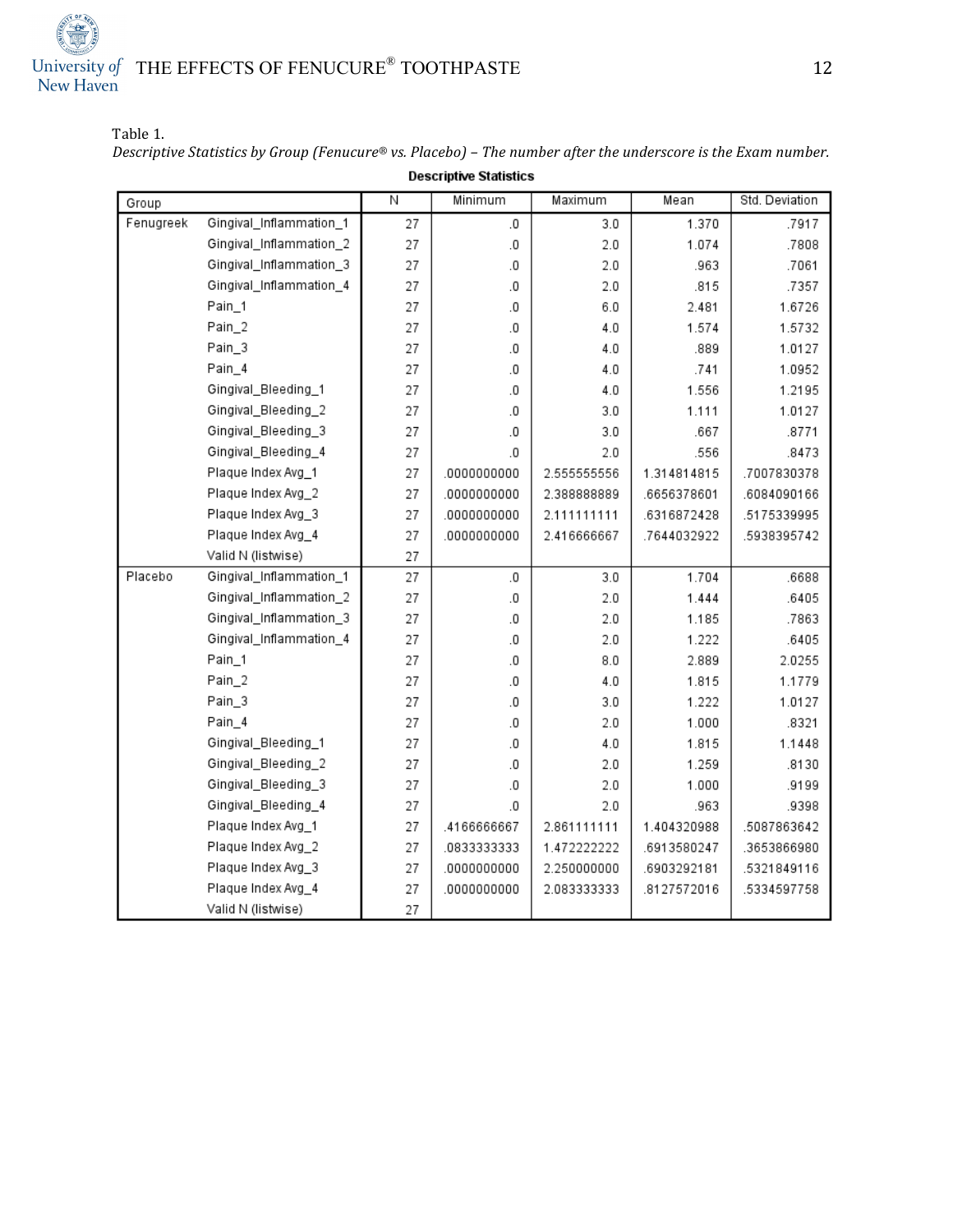

### Table 2.

*Repeated Measures Ancovas. Use Exam\*Group section for analysis of outcome measures by group (Placebo vs. Fenugreek).*

| <b>Univariate Tests</b> |                       |                    |              |         |             |        |      |             |
|-------------------------|-----------------------|--------------------|--------------|---------|-------------|--------|------|-------------|
|                         |                       |                    | Type III Sum |         |             |        |      | Partial Eta |
| Source                  | Measure               |                    | of Squares   | df      | Mean Square | F      | Sig. | Squared     |
| Exam                    | Pain                  | Sphericity Assumed | 108.707      | 3       | 36.236      | 30.806 | .000 | .372        |
|                         |                       | Greenhouse-Geisser | 108.707      | 2.338   | 46.500      | 30.806 | .000 | .372        |
|                         |                       | Huynh-Feldt        | 108.707      | 2.502   | 43.453      | 30.806 | .000 | .372        |
|                         |                       | Lower-bound        | 108.707      | 1.000   | 108.707     | 30.806 | .000 | 372         |
|                         | Gingival_Bleeding     | Sphericity Assumed | 28.940       | 3       | 9.647       | 17.848 | .000 | 256         |
|                         |                       | Greenhouse-Geisser | 28.940       | 2.824   | 10.249      | 17.848 | .000 | .256        |
|                         |                       | Huynh-Feldt        | 28.940       | 3.000   | 9.647       | 17.848 | .000 | 256         |
|                         |                       | Lower-bound        | 28.940       | 1.000   | 28.940      | 17.848 | .000 | .256        |
|                         | Gingival_Inflammation | Sphericity Assumed | 8.852        | 3       | 2.951       | 10.488 | .000 | .168        |
|                         |                       | Greenhouse-Geisser | 8.852        | 2.948   | 3.002       | 10.488 | .000 | .168        |
|                         |                       | Huynh-Feldt        | 8.852        | 3.000   | 2.951       | 10.488 | .000 | .168        |
|                         |                       | Lower-bound        | 8.852        | 1.000   | 8.852       | 10.488 | .002 | .168        |
|                         | Plaque_Index          | Sphericity Assumed | 17.639       | 3       | 5.880       | 33.703 | .000 | 393         |
|                         |                       | Greenhouse-Geisser | 17.639       | 2.755   | 6.402       | 33.703 | .000 | .393        |
|                         |                       | Huynh-Feldt        | 17.639       | 2.981   | 5.918       | 33.703 | .000 | 393         |
|                         |                       | Lower-bound        | 17.639       | 1.000   | 17.639      | 33.703 | .000 | 393         |
| Exam * Group            | Pain                  | Sphericity Assumed | .235         | 3       | .078        | .067   | .978 | .001        |
|                         |                       | Greenhouse-Geisser | .235         | 2.338   | .101        | .067   | .955 | .001        |
|                         |                       | Huynh-Feldt        | .235         | 2.502   | .094        | .067   | .962 | .001        |
|                         |                       | Lower-bound        | .235         | 1.000   | .235        | .067   | .797 | .001        |
|                         | Gingival_Bleeding     | Sphericity Assumed | 495          | 3       | .165        | .306   | 821  | .006        |
|                         |                       | Greenhouse-Geisser | .495         | 2.824   | .175        | .306   | .809 | .006        |
|                         |                       | Huynh-Feldt        | .495         | 3.000   | .165        | .306   | .821 | .006        |
|                         |                       | Lower-bound        | .495         | 1.000   | .495        | .306   | .583 | .006        |
|                         | Gingival_Inflammation | Sphericity Assumed | .259         | 3       | .086        | .307   | .820 | .006        |
|                         |                       | Greenhouse-Geisser | .259         | 2.948   | .088        | .307   | .817 | .006        |
|                         |                       | Huynh-Feldt        | .259         | 3.000   | .086        | .307   | .820 | .006        |
|                         |                       | Lower-bound        | .259         | 1.000   | .259        | .307   | .582 | .006        |
|                         | Plaque_Index          | Sphericity Assumed | .028         | 3       | .009        | .054   | .983 | .001        |
|                         |                       | Greenhouse-Geisser | .028         | 2.755   | .010        | .054   | .978 | .001        |
|                         |                       | Huynh-Feldt        | .028         | 2.981   | .010        | .054   | .983 | .001        |
|                         |                       | Lower-bound        | .028         | 1.000   | .028        | .054   | .817 | .001        |
| Error(Exam)             | Pain                  | Sphericity Assumed | 183.495      | 156     | 1.176       |        |      |             |
|                         |                       | Greenhouse-Geisser | 183.495      | 121.565 | 1.509       |        |      |             |
|                         |                       | Huvnh-Feldt        | 183.495      | 130.090 | 1.411       |        |      |             |
|                         |                       | Lower-bound        | 183.495      | 52.000  | 3.529       |        |      |             |
|                         | Gingival_Bleeding     | Sphericity Assumed | 84.315       | 156     | .540        |        |      |             |
|                         |                       | Greenhouse-Geisser | 84.315       | 146.834 | .574        |        |      |             |
|                         |                       | Huynh-Feldt        | 84.315       | 156.000 | .540        |        |      |             |
|                         |                       | Lower-bound        | 84.315       | 52.000  | 1.621       |        |      |             |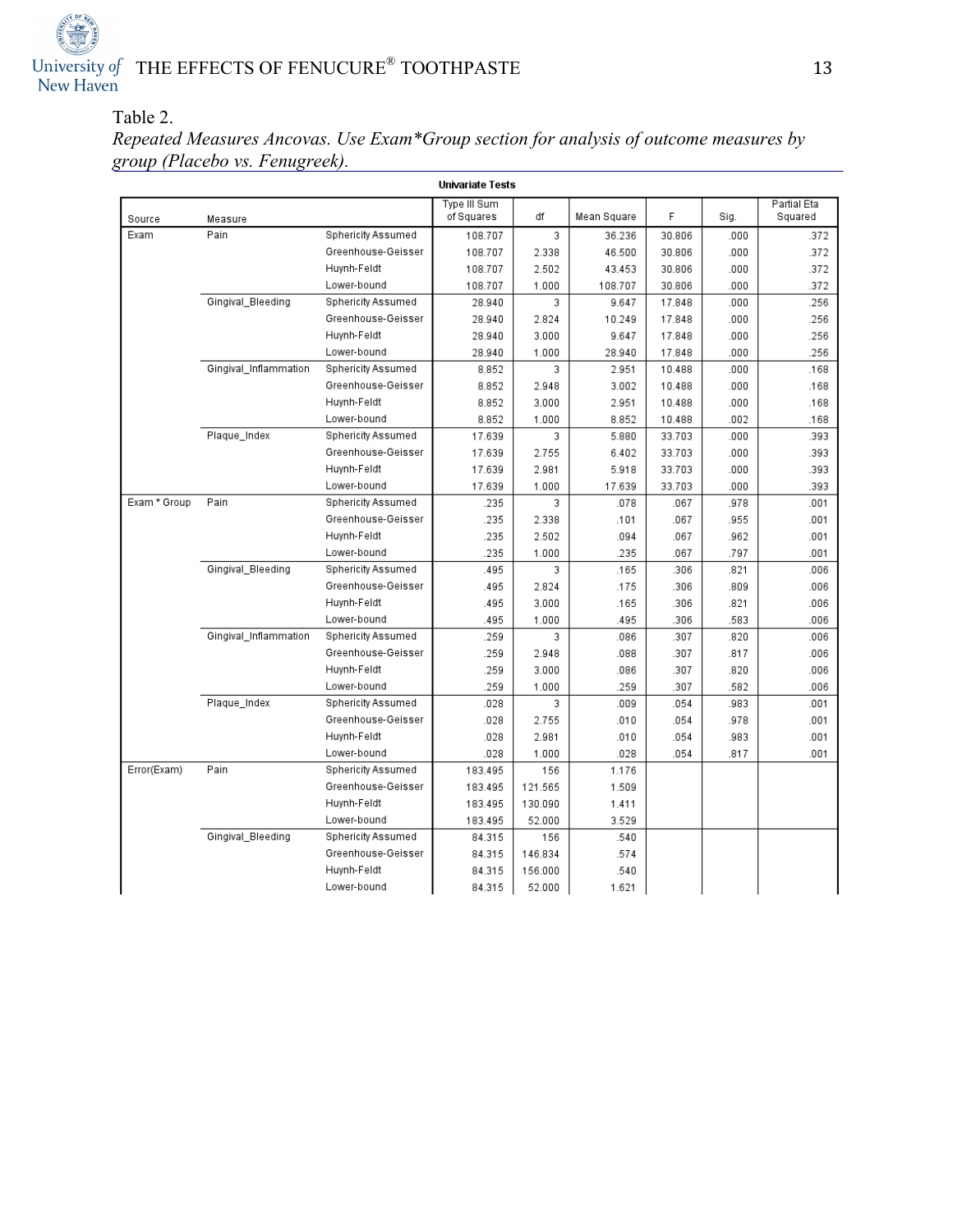## University of THE EFFECTS OF FENUCURE<sup>®</sup> TOOTHPASTE 14 New Haven



### References

- 1. Al-Okbi, A. (2014). Nutraceuticals of anti-inflammatory activity as complementary therapy for rheumatoid arthritis. *Journal of Toxicology and Industrial Health, 30* (8);738-749. Retrieved from https://www.ncbi.nlm.nih.gov/pubmed/23104728
- 2. Bahmani, M. Shirzad, H., Mirhosseini, M., Mesripour, A., & Rafieian-Kopaei, M. (2016). A review on ethnobotanical and therapeutic uses of fenugreek (Trigonella foenum-graceum L). *Journal of Evidence-Based Complementary & Alternative Medicine; 21*(1) 53-62. Retrieved from https://www.ncbi.nlm.nih.gov/pubmed/25922446
- 3. National Institutes of Health (2012). A review of the hypoglycemic effects of the five most commonly used herbal food supplements. *Recent Patents on Food, Nutrition, and Agriculture,1* 4(1); 50-60. Retrieved from:https://www.ncbi.nlm.nih.gov/pubmed/22329631
- 4. Patil S.P., Niphadkar P.V., Bapat M.M. (1997). Allergy to fenugreek (Trigonella foenum graecum). *Annals of Allergy, Asthma & Immunology*, *78*(3); 297-300. Retrieved from https://www.ncbi.nlm.nih.gov/pubmed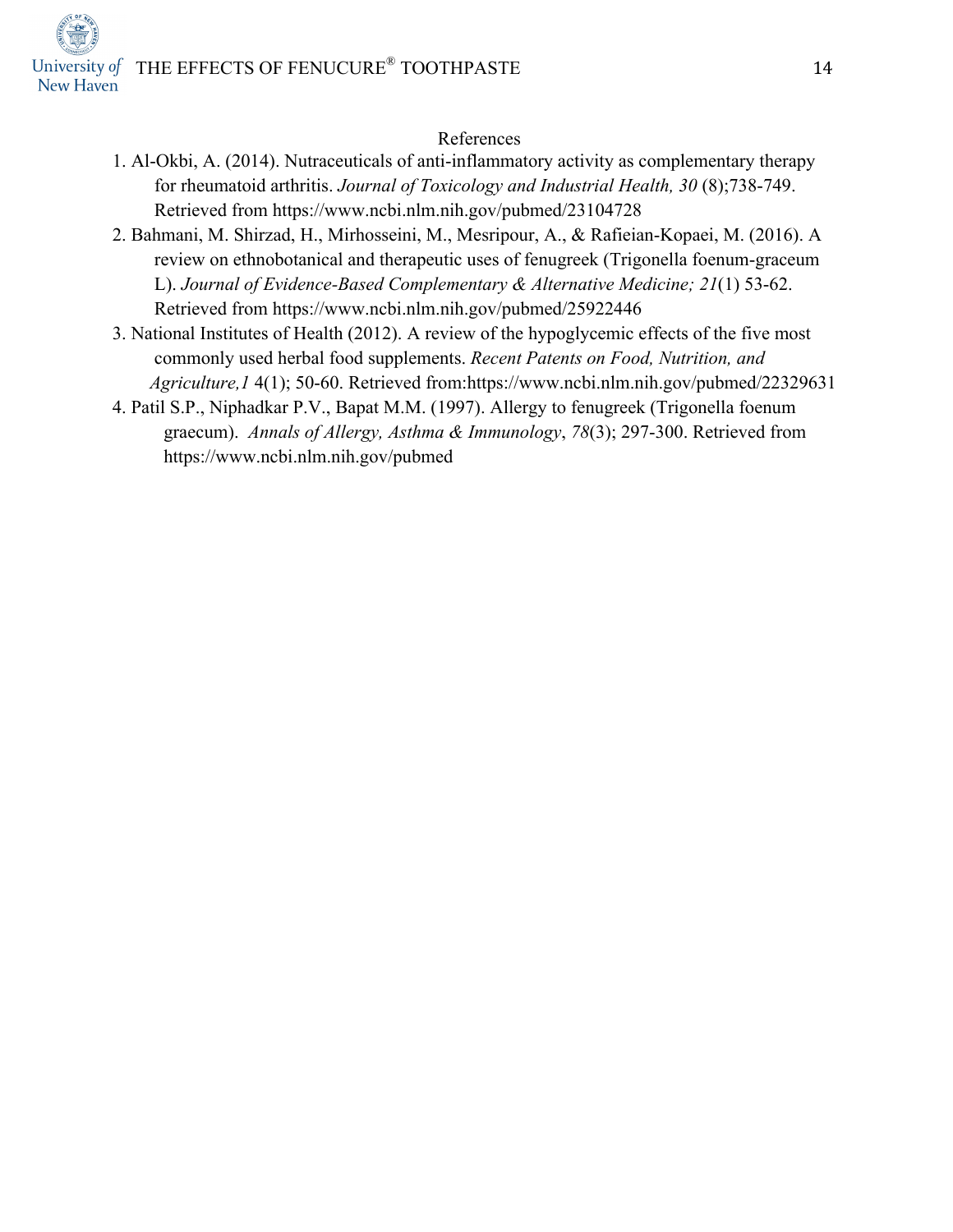## University of THE EFFECTS OF FENUCURE<sup>®</sup> TOOTHPASTE 15

| Appendix A<br>Data Collection Sheet                                                   |
|---------------------------------------------------------------------------------------|
|                                                                                       |
| Date of Exam:                                                                         |
| <b>Exam</b> # (Circle): $1 \t 2 \t 3$                                                 |
| Allergic to peanuts or chickpeas? Yes<br>(If Yes, cannot)                             |
| participate in study.)                                                                |
| If after week 1, has study participant been using toothpaste as recommended? Yes_No__ |
| Explanation if needed :                                                               |
|                                                                                       |

**Photo Taken** \_\_\_\_\_\_ Indicate area\_\_\_\_\_\_\_\_\_\_\_\_\_\_\_\_\_\_\_\_\_\_\_\_\_\_\_\_\_\_\_\_\_\_\_\_\_\_

### **Plaque Index**

| <b>Plaque Index</b> |              |       |           |                  |       |  |
|---------------------|--------------|-------|-----------|------------------|-------|--|
| Tooth               | Surface      | Value | Tooth #'s | Surface          | Value |  |
| $#$ 's              |              |       |           |                  |       |  |
|                     | DB           |       |           | DB               |       |  |
|                     | B            |       |           | B                |       |  |
| 3                   | MB           |       | 19        | MB               |       |  |
|                     | DL           |       |           | DL               |       |  |
|                     | $\mathbf{L}$ |       |           | L                |       |  |
|                     | ML           |       |           | ML               |       |  |
|                     | DB           |       |           | DB               |       |  |
|                     | B            |       |           | $\boldsymbol{B}$ |       |  |
| 8                   | MB           |       | 24        | MB               |       |  |
|                     | DL           |       |           | DL               |       |  |
|                     | L            |       |           | L                |       |  |
|                     | ML           |       |           | ML               |       |  |
|                     | DB           |       |           | DB               |       |  |
|                     | B            |       |           | B                |       |  |
| 14                  | MB           |       | 30        | MB               |       |  |
|                     | DL           |       |           | DL               |       |  |
|                     | L            |       |           | L                |       |  |
|                     | ML           |       |           | ML               |       |  |

0- No debris or stain present;

- 1- Soft debris not more than 1/3 of the tooth surface, or presence of extrinsic stains without other debris regardless of surface area covered;
- 2- Soft debris covering more than 1/3 but not more than 2/3, of the exposed tooth surface; and
- 3- Soft debris covering more than 2/3 of the exposed tooth surface.

### **Gingival Inflammation (Circle number to indicate choice)**

The Gingival Index of Loe and Silness

|   | Normal gingiva/no inflammation.                                                 |
|---|---------------------------------------------------------------------------------|
|   | Mild inflammation-slight change in color, slight edema. No bleeding on probing. |
|   | Moderate inflammation-redness, edema and bleeding in probing.                   |
| 3 | Severe inflammation-marked redness and edema. Ulceration. Tendency to           |
|   | spontaneous bleeding.                                                           |